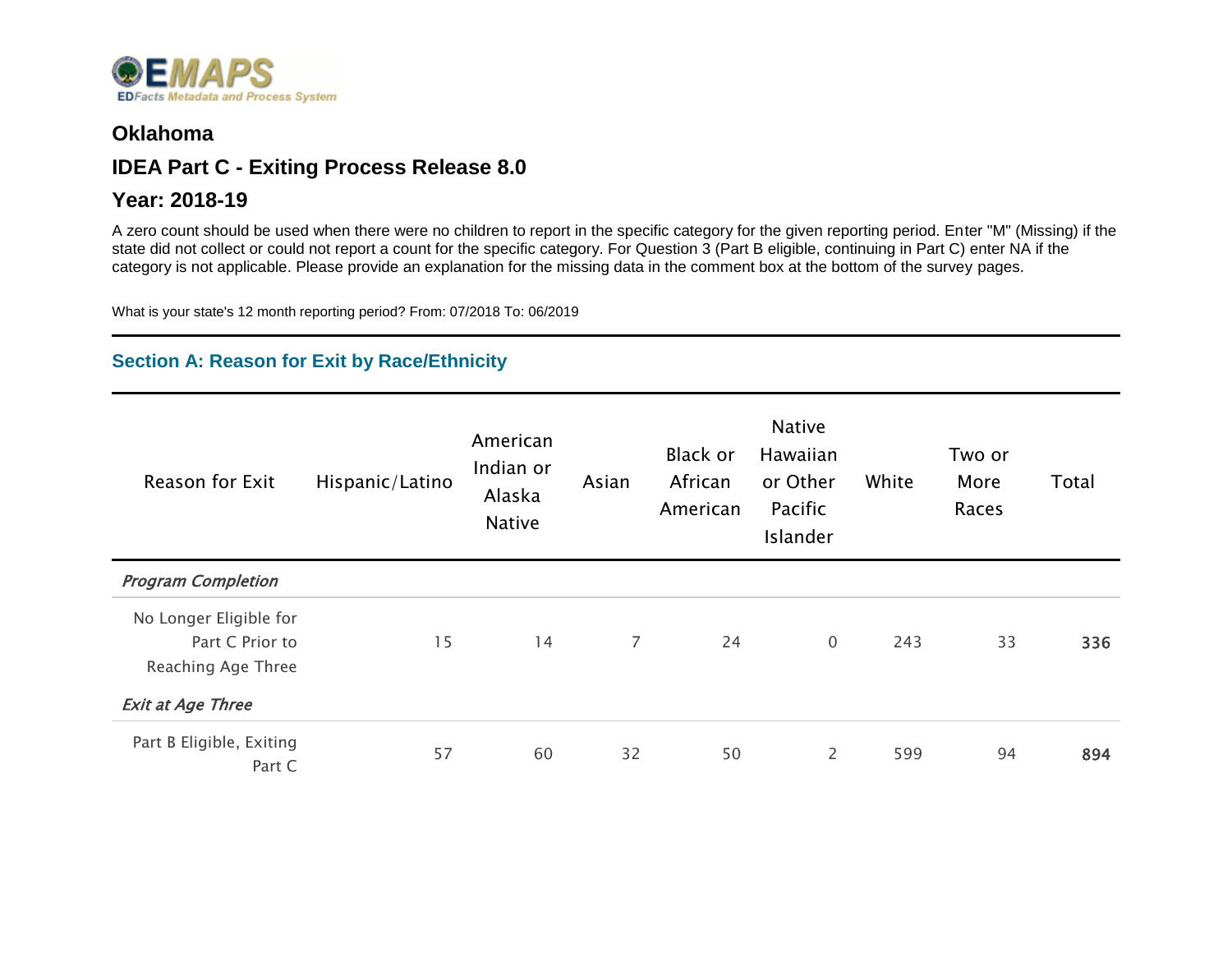

| Part B Eligible,<br>Continuing in Part C                                                                  | $\mathbf 0$ | $\mathbf 0$                           | $\mathbf 0$    | $\mathbf 0$    | $\boldsymbol{0}$ | $\boldsymbol{0}$ | $\mathbf 0$    | $\mathbf 0$ |
|-----------------------------------------------------------------------------------------------------------|-------------|---------------------------------------|----------------|----------------|------------------|------------------|----------------|-------------|
| Not eligible for Part B,<br>Exit with Referrals to<br>other Programs                                      | 17          | 5                                     | $\overline{4}$ | 13             | $\mathbf 0$      | 140              | 18             | 197         |
| Not Eligible for Part B,<br>Exit with No Referrals                                                        | $\mathbf 0$ | $\mathbf 0$                           | $\mathbf 0$    | $\mathbf 0$    | $\mathbf 0$      | $\mathbf 0$      | $\mathbf 0$    | $\mathbf 0$ |
| Part B Eligibility Not<br>Determined                                                                      | 37          | 30                                    | $\mathsf{3}$   | 50             | $\boldsymbol{0}$ | 375              | 52             | 547         |
| <b>Not Receiving Services</b>                                                                             |             |                                       |                |                |                  |                  |                |             |
| Deceased                                                                                                  | $\mathbf 0$ | $\mathbb{I}$                          | $\mathbf 0$    | $\mathsf 3$    | $\boldsymbol{0}$ | 5                | $\overline{2}$ | 11          |
| Moved Out of State                                                                                        | $\,8\,$     | $\begin{array}{c} \hline \end{array}$ | $\overline{7}$ | $\overline{7}$ | $\boldsymbol{0}$ | 89               | 12             | 124         |
| Withdrawal by Parent<br>or Guardian                                                                       | 17          | 30                                    | $\overline{9}$ | 32             | $\overline{c}$   | 318              | 53             | 461         |
| <b>Attempts to Contact</b><br>Unsuccessful                                                                | 22          | 25                                    | 5              | 52             | 3                | 218              | 41             | 366         |
| <b>Total Number of</b><br><b>Infants and Toddlers</b><br><b>Exiting by Racial Ethnic</b><br><b>Groups</b> | 173         | 166                                   | 67             | 231            | $\overline{7}$   | 1987             | 305            | 2936        |

**Comment:**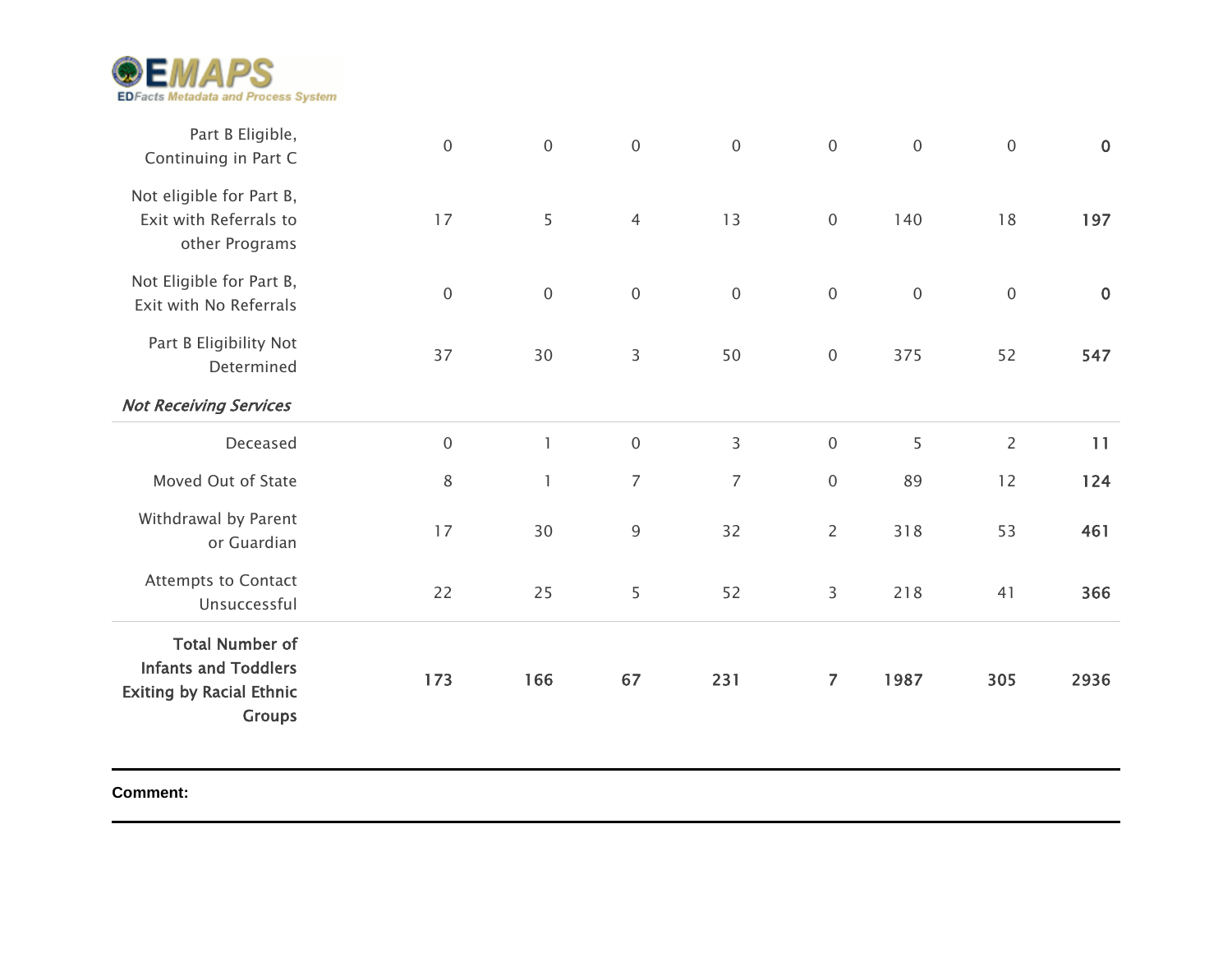

# **Section A (Percentages): Reason for Exit by Race/Ethnicity**

| Reason for Exit                                                                             | %<br>Hispanic/Latino | $\%$<br>American<br>Indian or<br>Alaska<br><b>Native</b> | % Asian          | % Black<br>or<br>African<br>American | % Native<br>Hawaiian<br>or Other<br>Pacific<br>Islander | % White     | % Two<br>or More<br>Races | Total |
|---------------------------------------------------------------------------------------------|----------------------|----------------------------------------------------------|------------------|--------------------------------------|---------------------------------------------------------|-------------|---------------------------|-------|
| <b>Program Completion</b>                                                                   |                      |                                                          |                  |                                      |                                                         |             |                           |       |
| No Longer Eligible for<br>Part C Prior to<br>Reaching Age Three<br><b>Exit at Age Three</b> | 4.5                  | 4.2                                                      | 2.1              | 7.1                                  | $\overline{0}$                                          | 72.3        | 9.8                       | 100   |
| Part B Eligible, Exiting<br>Part C                                                          | 6.4                  | 6.7                                                      | 3.6              | 5.6                                  | 0.2                                                     | 67          | 10.5                      | 100   |
| Part B Eligible,<br>Continuing in Part C                                                    | $\mathsf{O}\xspace$  | $\mathbf 0$                                              | $\boldsymbol{0}$ | $\boldsymbol{0}$                     | $\mathbf 0$                                             | $\mathbf 0$ | $\mathbf 0$               | 100   |
| Not eligible for Part B,<br>Exit with Referrals to<br>other Programs                        | 8.6                  | 2.5                                                      | $\overline{2}$   | 6.6                                  | $\mathbf 0$                                             | 71.1        | 9.1                       | 100   |
| Not Eligible for Part B,<br>Exit with No Referrals                                          | $\mathbf 0$          | $\mathbf 0$                                              | $\mathbf 0$      | $\mathbf 0$                          | $\mathbf 0$                                             | $\mathbf 0$ | $\mathbf 0$               | 100   |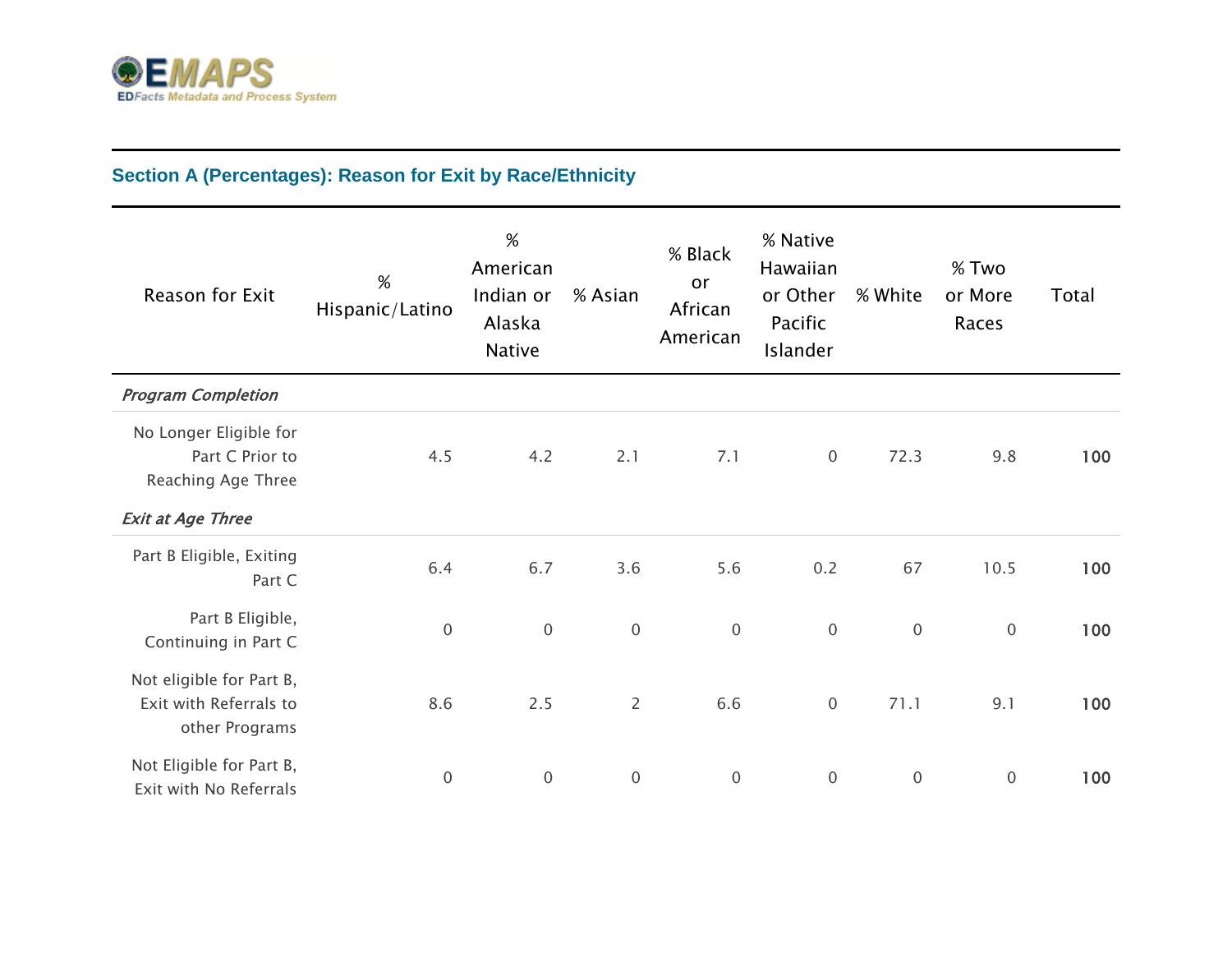

| Part B Eligibility Not<br>Determined                                                                      | 6.8         | 5.5 | 0.5            | 9.1  | $\mathbf 0$ | 68.6 | 9.5  | 100 |
|-----------------------------------------------------------------------------------------------------------|-------------|-----|----------------|------|-------------|------|------|-----|
| <b>Not Receiving Services</b>                                                                             |             |     |                |      |             |      |      |     |
| Deceased                                                                                                  | $\mathbf 0$ | 9.1 | $\mathbf 0$    | 27.3 | $\mathbf 0$ | 45.5 | 18.2 | 100 |
| Moved Out of State                                                                                        | 6.5         | 0.8 | 5.6            | 5.6  | $\mathbf 0$ | 71.8 | 9.7  | 100 |
| Withdrawal by Parent<br>or Guardian                                                                       | 3.7         | 6.5 | $\overline{2}$ | 6.9  | 0.4         | 69   | 11.5 | 100 |
| <b>Attempts to Contact</b><br>Unsuccessful                                                                | 6           | 6.8 | 1.4            | 14.2 | 0.8         | 59.6 | 11.2 | 100 |
| <b>Total Number of</b><br><b>Infants and Toddlers</b><br><b>Exiting by Racial Ethnic</b><br><b>Groups</b> | 5.9         | 5.7 | 2.3            | 7.9  | 0.2         | 67.7 | 10.4 | 100 |

### **Section B: Reason for Exit by Gender**

| Reason for Exit                                              | Male | Female | Total |
|--------------------------------------------------------------|------|--------|-------|
| <b>Program Completion</b>                                    |      |        |       |
| No Longer Eligible for Part C<br>Prior to Reaching Age Three | 196  | 140    | 336   |
| <b>Exit at Age Three</b>                                     |      |        |       |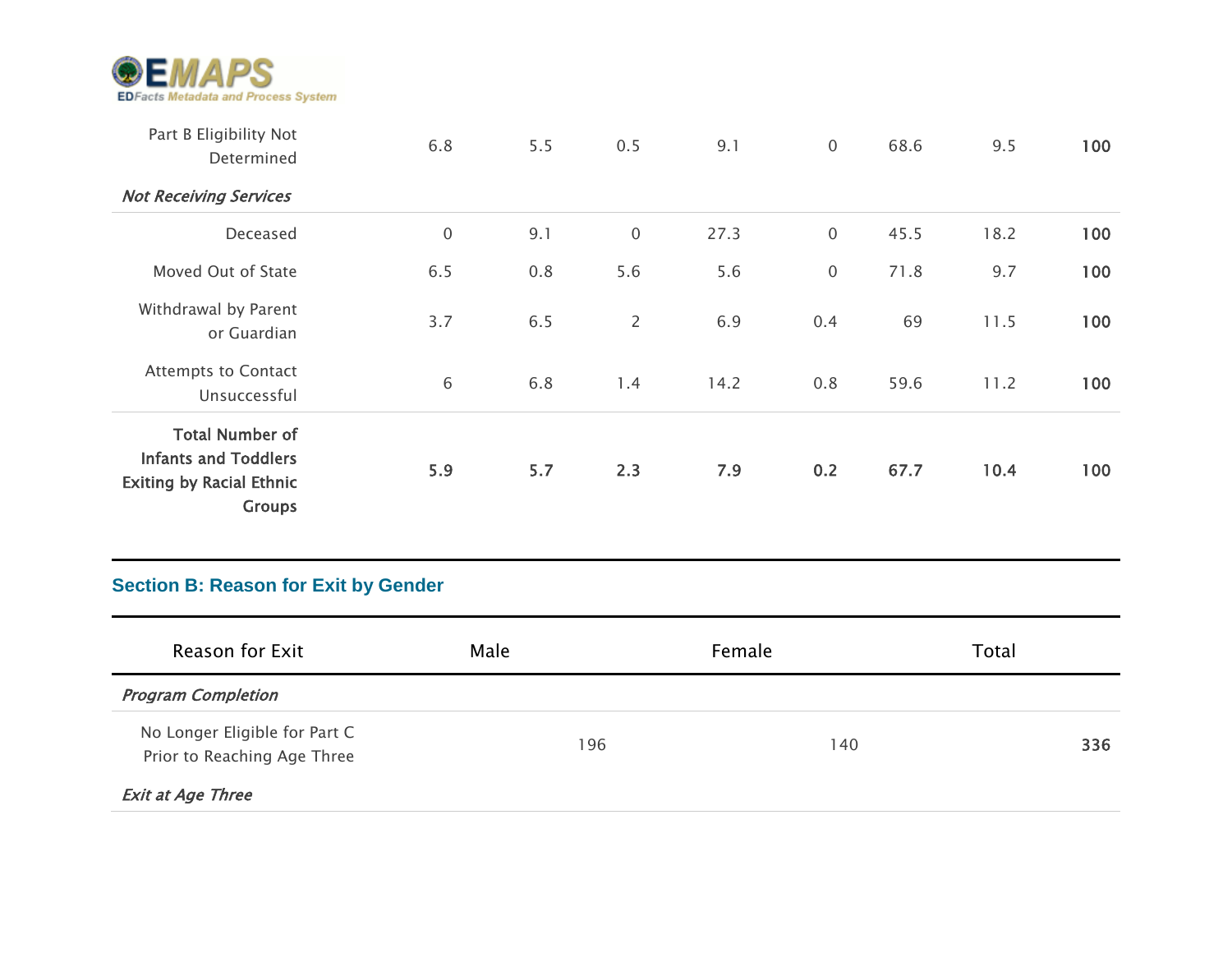

| Part B Eligible, Exiting Part C                                      | 639              | 255              | 894         |
|----------------------------------------------------------------------|------------------|------------------|-------------|
| Part B Eligible, Continuing in<br>Part C                             | $\boldsymbol{0}$ | $\boldsymbol{0}$ | $\bf{0}$    |
| Not eligible for Part B, Exit<br>with Referrals to other<br>Programs | 132              | 65               | 197         |
| Not Eligible for Part B, Exit<br>with No Referrals                   | $\boldsymbol{0}$ | $\overline{0}$   | $\mathbf 0$ |
| Part B Eligibility Not<br>Determined                                 | 358              | 189              | 547         |
|                                                                      |                  |                  |             |
| <b>Not Receiving Services</b>                                        |                  |                  |             |
| Deceased                                                             | $\overline{4}$   | $\overline{7}$   | 11          |
| Moved Out of State                                                   | 77               | 47               | 124         |
| Withdrawal by Parent or<br>Guardian                                  | 258              | 203              | 461         |
| <b>Attempts to Contact</b><br>Unsuccessful                           | 234              | 132              | 366         |

**Comment:**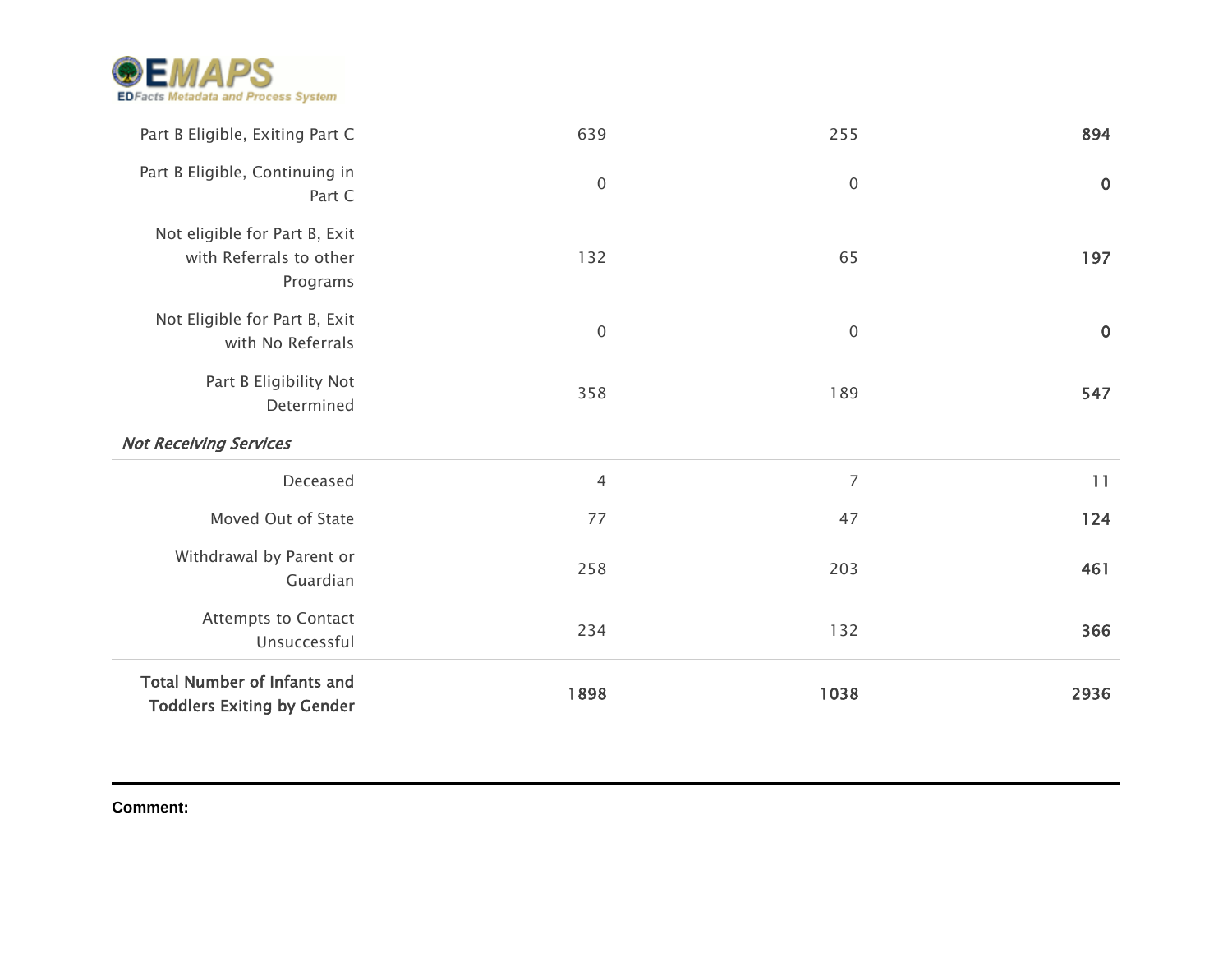

# **Section B (Percentages): Reason for Exit by Gender**

| Reason for Exit                                                      | % Male           | % Female         | Total |
|----------------------------------------------------------------------|------------------|------------------|-------|
| <b>Program Completion</b>                                            |                  |                  |       |
| No Longer Eligible for Part C<br>Prior to Reaching Age Three         | 58.3             | 41.7             | 100   |
| <b>Exit at Age Three</b>                                             |                  |                  |       |
| Part B Eligible, Exiting Part C                                      | 71.5             | 28.5             | 100   |
| Part B Eligible, Continuing in<br>Part C                             | $\boldsymbol{0}$ | $\boldsymbol{0}$ | 100   |
| Not eligible for Part B, Exit<br>with Referrals to other<br>Programs | 67               | 33               | 100   |
| Not Eligible for Part B, Exit<br>with No Referrals                   | $\boldsymbol{0}$ | $\overline{0}$   | 100   |
| Part B Eligibility Not<br>Determined                                 | 65.4             | 34.6             | 100   |
| <b>Not Receiving Services</b>                                        |                  |                  |       |
| Deceased                                                             | 36.4             | 63.6             | 100   |